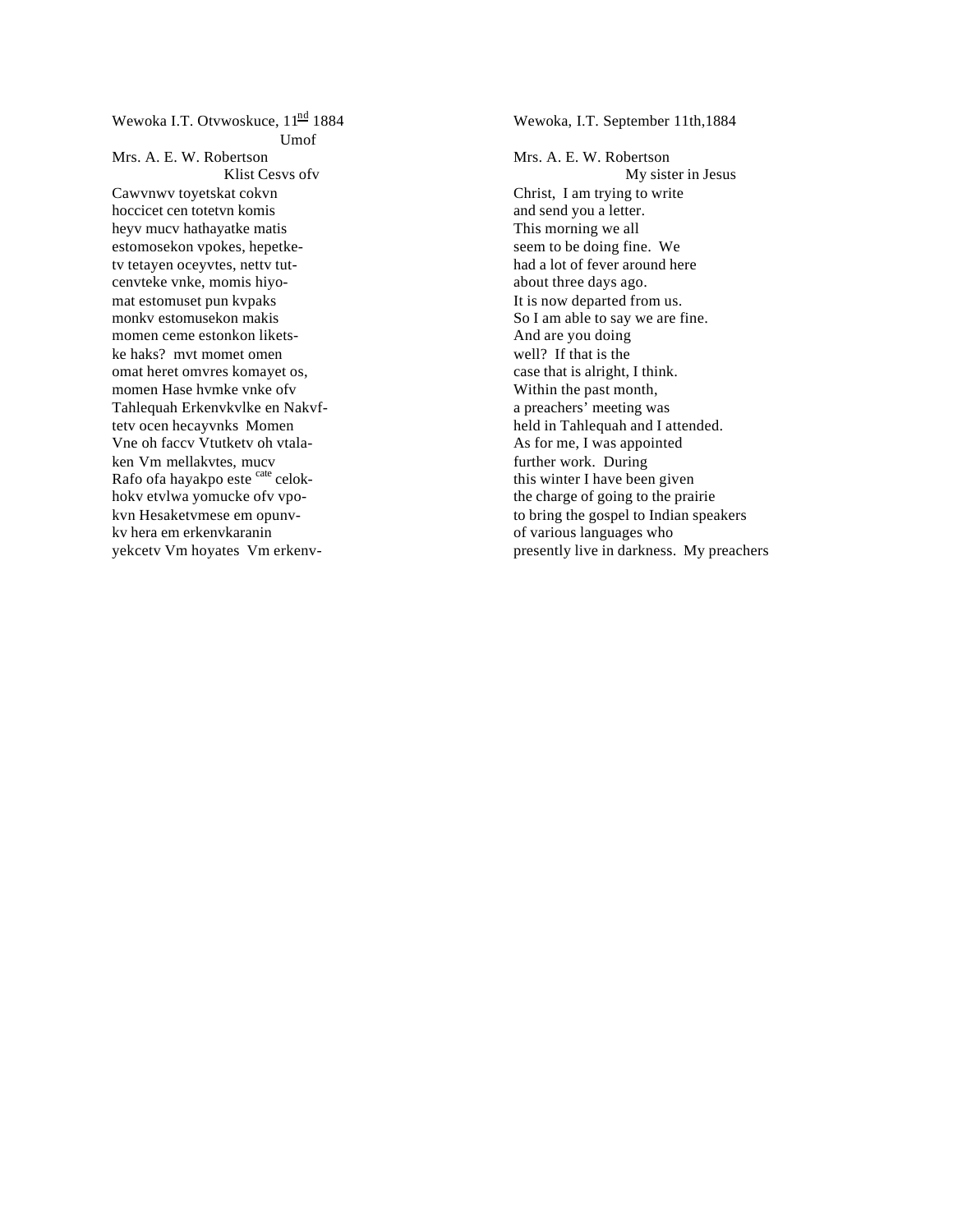## [page 2]

kvlke vculake vcohwakecakes momen mvn vkvsvmis Hesaketvmese momekvs komen heyv vtotketv yekcetvn ocayate? komet vkerricayvtes ohrolope tutcene vteken Momen Hiyomat kerrayet os estomvranat momen vn cuko vlahkayof heyv mucv hase ofv tat yvmv vfekhonnit nake Vn nak vfastetv es pokakusekvten vfastit es fvcficin ayen Sept. erespokof Semvnolake etvlwv ofv etvlwoce hvmke emmekkayate yekceta pokvres momen mvn wikayof ayetv vmet<sup>et</sup>vket omvres komayet os Pu hesayecv Pokicvte Vkerricis monkv oh mekketv Cukpe hvmke roh vtvlaket Vnheckvres, komis momen momis este cate celokhokv yomocko ofv vpokakat Vhvmkvn arayates Rafocuse  $10^{nd}$  1872 Umof, hase hokkolen en kapakimatvs hvte este oh kerrakekat honetskake omet tayen teyvmketv ocvket omen

who are my elders have laid this upon me. I have agreed to this. I have had the thought that if God wills, I would be given the authority to do this work. I have contemplated this for three years. Now I know it is so. This is what must be done. After arriving here this month I must settle in and take care of loose ends in my personal life and be done by the end of September at which time my position as mekko of a small band of Seminoles will expire. When I quit this position I will then be free to go, I think. I am thinking of our Saviour's teachings. My mekko position will pay me a little more than one hundred. I once went among the Indians who speak several languages but live in darkness. It was January 10, 1872. I was there two months until I departed. I witnessed the wild-seeming ways of these people as they conducted themselves in disorderly ways.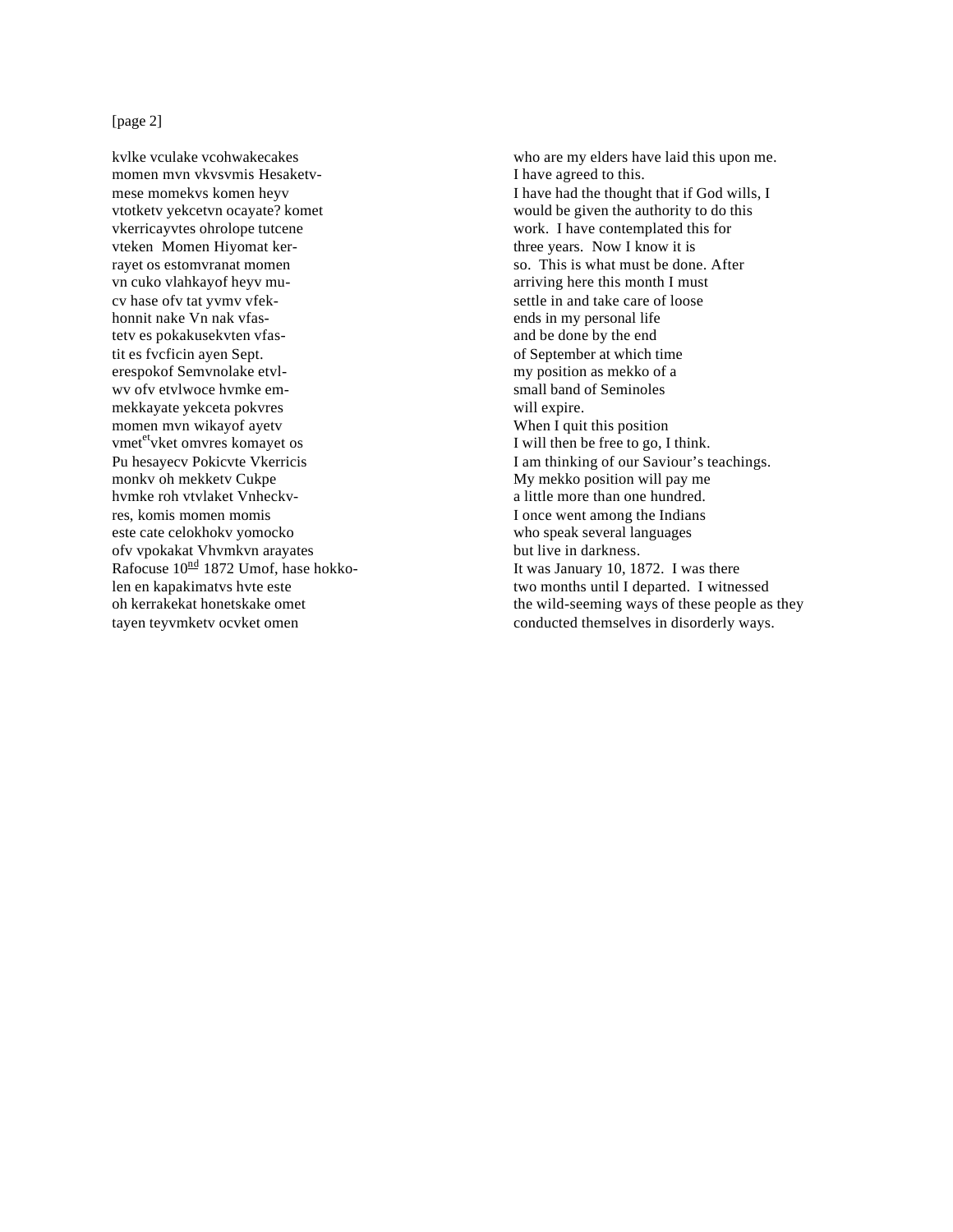## [page 3]

hecvkimvts honecake mahatet fullet omes, mahoken enheckv vtekusis estepenkalecake omet etefullet omen hecimatvs, momis Este cate celokhokv kvnholace kihocat este hvmket Vn Hesse heret Vratet omen Mv este Vkerricayetvnken Hayuce Nettv 25 mahusaten, Sasakwa Tvlofvn Vrvttisen eteheceyvnks momis estomusen etempunahoyeyvnks Monkv erorin omat mat Vcvcayecares komis Momen monkv heyv Nake oh faccvn Mekusvpkucen cem pohipis ce Pu pucase Cesvs Klist vnhomvhtet em estvlke hayvyvhukusate es vmvfolotet etvlwv yomockate Sv coh vyvren Vmekusvpvs ce Mohmen Momen hvtvm nake etvn onvkv ocis Nettv cakuce vnke Wewoka mekusvpkv cukon es vpokeyvnks nettv hokkolen momen este Sulke mahet nakvftet momet opunvkv hera -heretv mahen mapohicakvtes Momen hopuyvhken Sulket a vwates.

There are those who are considered very uncivilized, and just the sight of them was frightening to me. However, among these Indians who speak many languages in the land called Kvnholace, I have a good friend that I think of often. On the very day of July 25, we ran into each other in the town of Sasakwa. But we only got to talk for a little while. So when I arrive there, I'm sure he will take care of me. So in this matter, I ask that you pray for me. That our Saviour Jesus Christ will lead me, surrounding me with those who are enlightened by His word to those in darkness, please pray for me. Now I have something else to tell you. Last Sunday, we held services at Wewoka Church. For two days. There were many people at this meeting and they heard some very good sermons. Many of them came from afar.